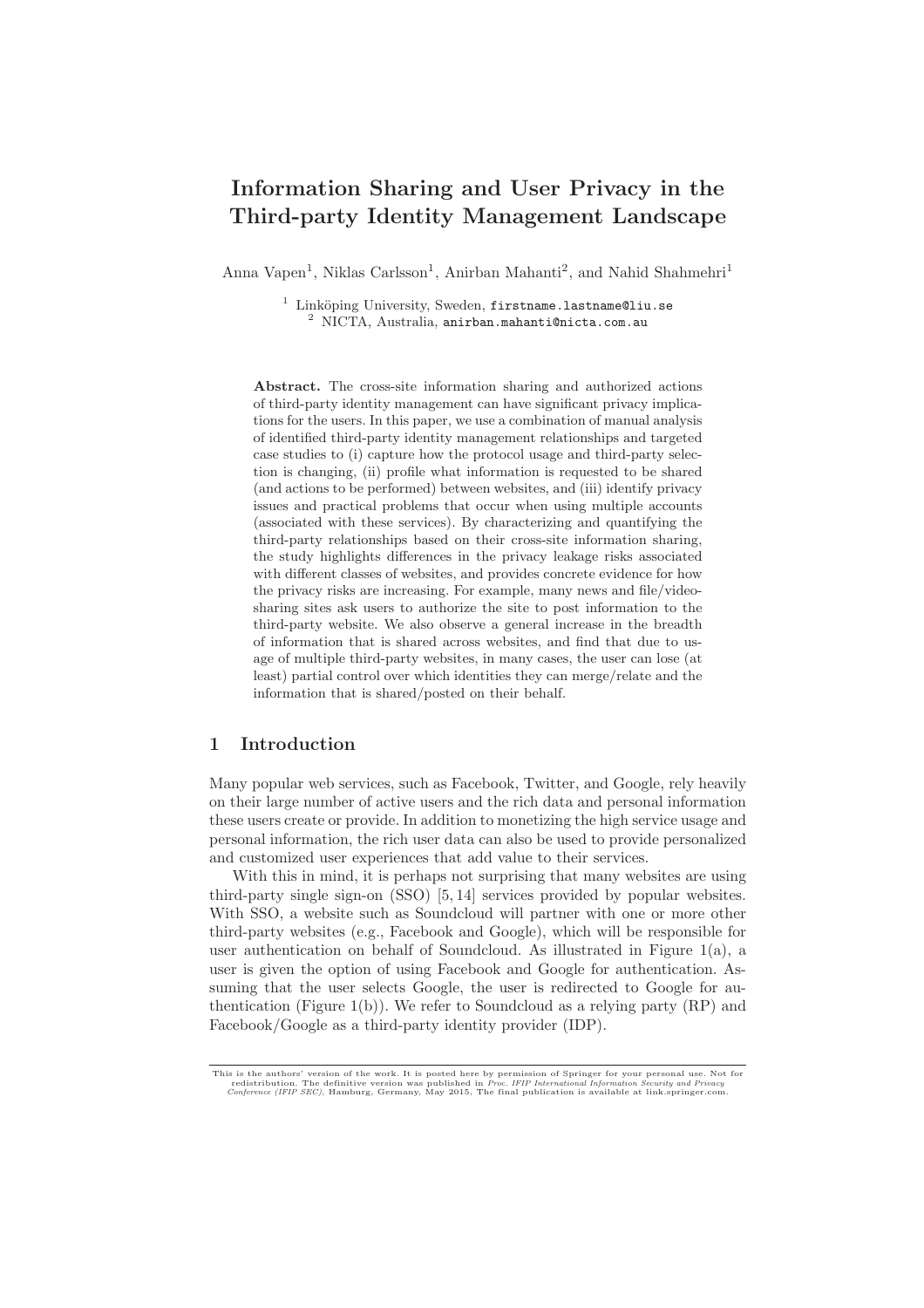

(a) IDP selection (b) Authentication (c) App rights Fig. 1. Soundcloud example illustrating the login process when using IDPs, as well as the app rights requested by Soundcloud when using Google as IDP.

In addition to providing an authentication service, at the time of account creation or first login, the user is typically asked to approve an app-rights agreement (e.g., Figure  $1(c)$ ) between the user and the RP, which (i) gives permission to the RP to download agreed-upon information from the user's IDP account, and (ii) authorizes the RP to perform certain actions on the IDP, such as posting information. Such permissions place great responsibility on the RPs, and can raise significant privacy concerns for users.

Privacy concerns related to the rich information shared across websites will likely increase as more sophisticated statistical methods are used to reveal private information using only public data [10, 18, 3]. For example, public Twitter feeds can be used to determine political views and ethnicity [10], users can be identified across websites even when they lie about their identity [18], and even relatively innocent information such as the music that people listen to can reveal personal information many users want to keep private [3]. Despite many interesting case studies of how this information can be misused, and our previous basic characterization of the geographic and service-based biases in how RPs select their IDPs [15], we are not aware of any study that characterizes the cross-site information sharing and RP authorization in this third-party landscape. Such a study is important to assess the current privacy risks.

This paper provides the first broad empirical analysis of the cross-site information sharing, app-rights agreements, and account management complexities in the current third-party identity management landscape. We place particular attention on the personal information shared and accessed between different sites, and discuss potential privacy implications for end users. Motivated by a high skew in website popularities [7], our analysis primarily focuses on the cross-site information sharing associated with the 200 most popular websites.<sup>3</sup> Focusing on these sites allows us to manually identify and analyze the information sharing, account creation process, and website interactions as observed by the user.

<sup>3</sup> Alexa (official website), www.alexa.com.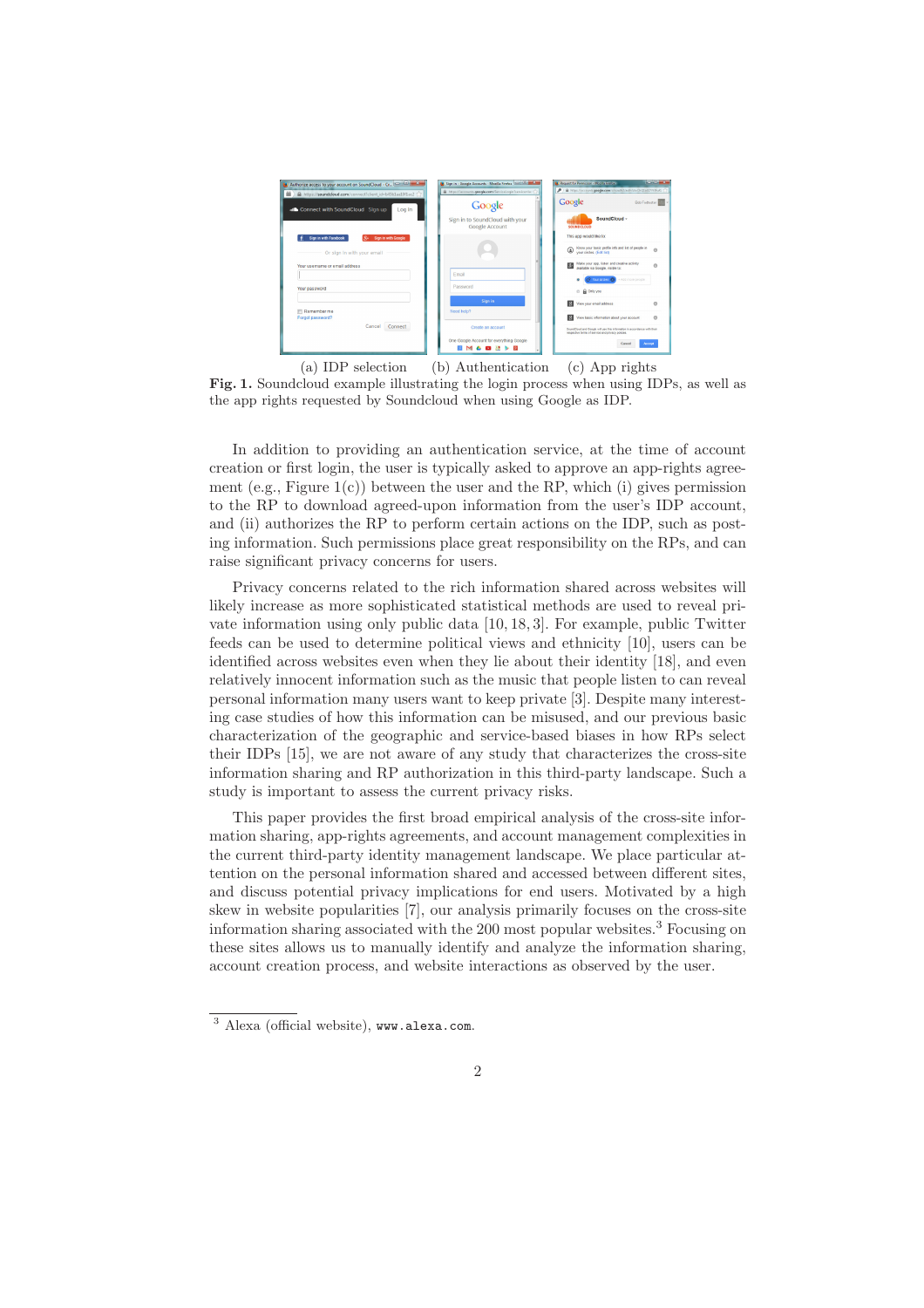#### 1.1 Contributions and Roadmap

A high-level summary of the results were reported in a short (3-page) poster paper [16]. Here, we first briefly present a high-level characterization of the protocol and IDP usage observed in the wild (Section 2). Our results confirm that the use of authorization protocols such as OAuth is significantly more common than the use of pure authentication protocols such as OpenID and that OAuth is becoming increasingly dominant. Since OAuth allows richer cross-site information sharing and can authorize RPs to perform actions on the IDPs, on behalf of the user, these results reaffirm the importance of characterizing today's apprights agreement usage and their privacy risks. We find that many RPs likely select IDPs on other criteria than protocol compatibility. We also find that some IDPs are much more frequently used in combination than on their own, and that there is a high concentration in IDP usage. This can be a potential privacy and security concern in itself, as the user credentials for the most popular IDPs become more valuable to an impersonator, for each RP that adds that IDP.

Thereafter, we characterize the cross-site information sharing and authorized app rights associated with the most popular IDPs (Section 3), responsible for the majority of RP-IDP relationships. We categorize app-rights agreements based on the type of information and actions granted to the RPs (Section 3.1) and identify the most commonly observed privacy risk categories (Section 3.2). We find significant differences in the information leakage risks associated with different RP classes (Section 3.3) and IDPs (Section 3.4).

Finally, we use targeted login and account creation tests to analyze the information sharing in scenarios in which the users have accounts with multiple IDPs (Section 4). Among other things, we find that there often is significant overlap in the information that an RP may request from different IDPs (Section 4.1), that there are significant differences in how well RPs combine the information from multiple IDPs (Section 4.2), and that some IDPs (e.g., Facebook) are much more likely to implicitly enable information leakage between IDP accounts through the RP than others (Section 4.3). In many cases, we have also found that the results depend on the order IDPs are added and that users often lose control of what is shown in their public profile with the RP. We even found several cases in which account merging is not possible or additional IDPs cannot be added/used.

The significant differences observed from case to case also illustrate that there is no common API, and that RPs typically pick IDPs based on IDP popularity and the information sharing and actions they enable, rather than protocol compatibility. With each RP implementing its own solution, the user must trust the RP and its implementation. Both OpenID and OAuth have many security issues [5, 1], even when used alone, especially if implemented incorrectly [17, 12]. Many privacy issues discussed here will therefore likely take time to address.

# 2 Protocol and IDP Selection

Today's RP-IDP relationships are typically implemented using OpenID or OAuth. While OpenID was designed purely for authentication and OAuth primarily is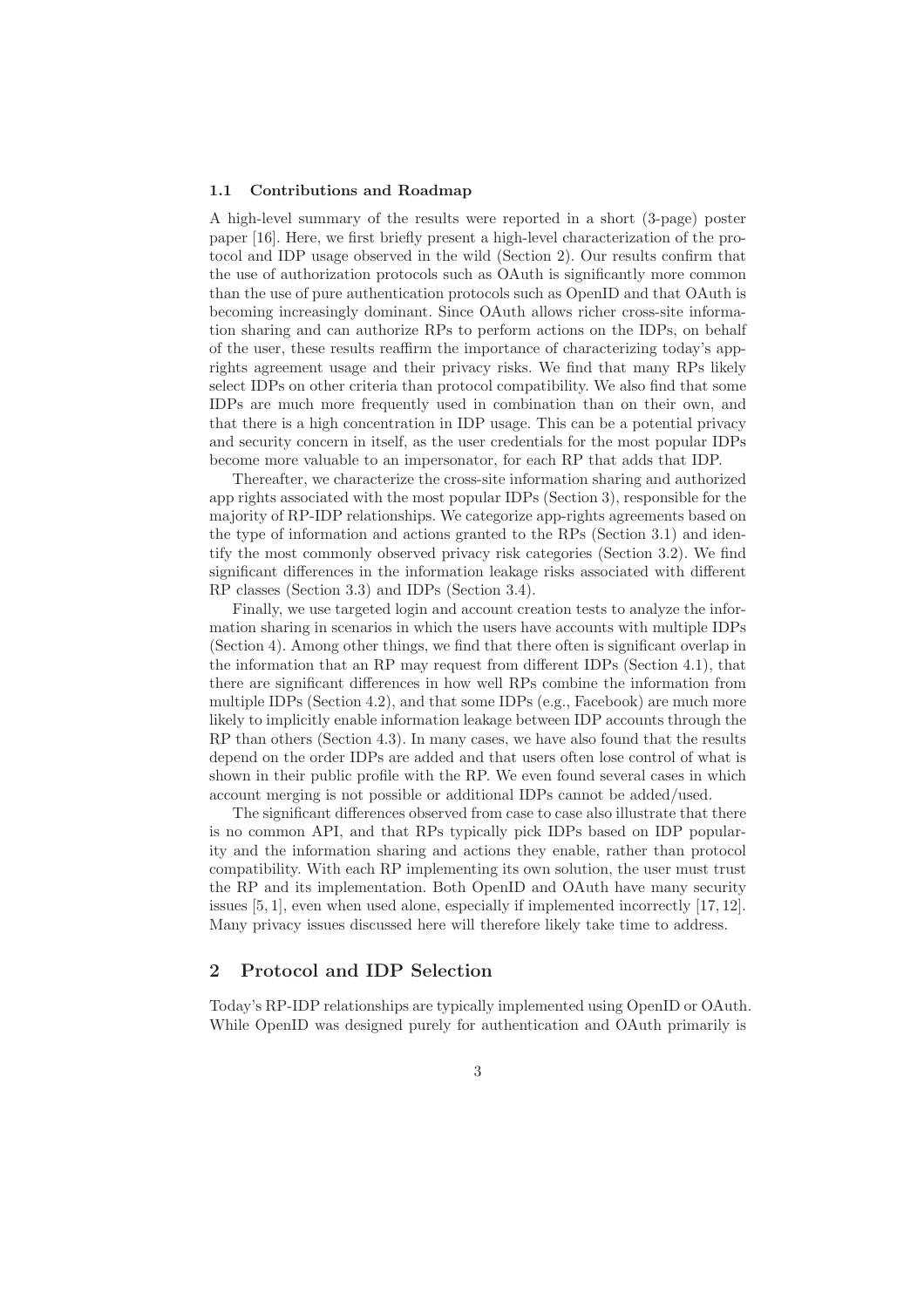an authorization protocol, both protocols provide an SSO service that allows the user to access the RP by authenticating with the IDP without needing local RP credentials. With OAuth, a local RP account is always linked with the users IDP account, allowing information sharing between the RP and IDP. Local RP accounts are optional with OpenID.

We primarily focus on all RP-IDP relationships that we have manually identified on the 200 most popular websites on the Web (as observed in Apr. 2012, Feb. 2014, and Sept 2014), but will also leverage the 3,203 unique RP-IDP relationships (3,329 before removing false positives) identified using our custom designed Selenium-based crawling tool [15].

OAuth is the dominant protocol as observed in both manual and crawled datasets. For example, in Apr. 2012, 121 of 180 (67%) relationships in the manual dataset and 2,543 of 3,203 (79%) relationships in the crawled dataset are directly classified as OAuth, compared to only 20 (11%) and 180 (6%) as OpenID relationships in the two datasets. Of the remaining relationships, 39 and 441 used an IDP that supports both OpenID and OAuth. Since then, as measured in Sept. 2014, we have seen a further increase of OAuth usage  $(+24%)$  and drop in OpenID usage (-10%) among the top-200 websites.

We have found that IDP selection differs significantly depending on how many IDPs an RP selects, and some IDPs are more likely to be selected together with others. In total the top-5 ranked IDPs are responsible for 92% (33 of 36) and 90% (1,111 of 1,233) of the relationships of RPs selecting one single IDP. For RPs with 2-3 IDPs, 83% and 75% of the relationships are to the top-5, but for RPs with 4 or more IDPs only 38% and 55% are to the top-5 IDPs. Facebook+Twitter is the most popular pairing with 37% (125 of 335) of all IDP pairs, Chinese QQ+Sina place second (19%), and Facebook+Google third (12%).

# 3 App Rights and Information Flows

This section considers the information sharing and actions that RPs are permitted. Although it is impossible to know exactly how each RP uses the information they obtain from the IDPs (e.g., if they use data mining to present targeted ads, provide better services, or if they simply store the information for potential future use), the app-rights agreements between RPs and users reveal (i) the information that the RP will obtain from the IDP, and (ii) the actions the RP will be allowed to perform on behalf of the user.

For this study, we have carefully recorded the app-rights agreements for the RP-IDP relationships identified in the manual top-200 dataset. We created fake accounts on the IDPs, initiated the account creation process for each identified RP-IDP relationship involving this IDP, and recorded the app-rights agreements that our fake users were requested to agree to. For the tests in this section, we interrupt the login process after recording the app rights. Due to limited translation support, we only recorded statistics that provided app-rights agreements in English. The use of fake identities helps remove potential biases in the app-rights agreements presented to the users.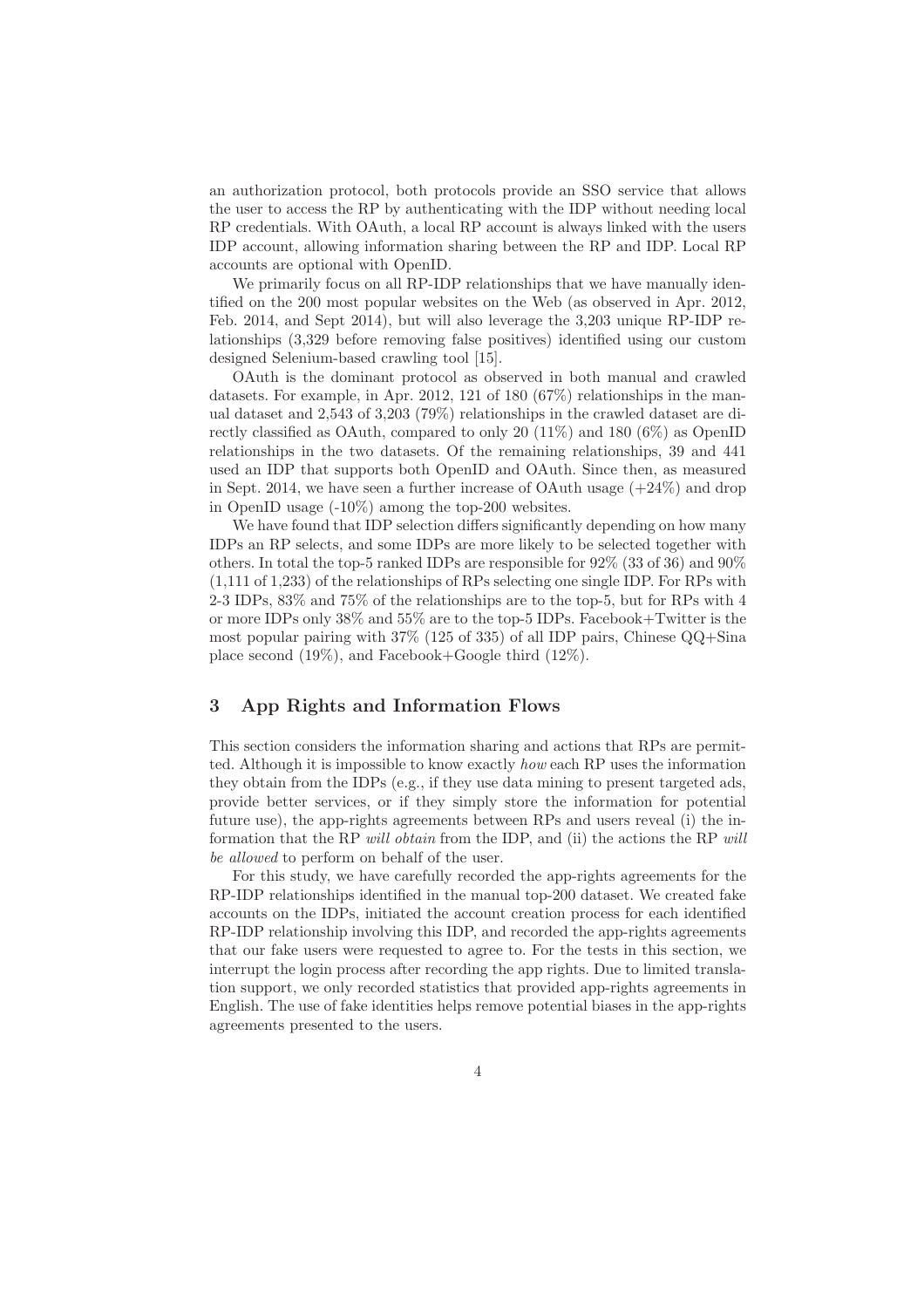A few IDPs required the use of phone numbers in the registration process. Although these phone numbers or advanced data mining techniques [18] can be used to link the fake profiles with real identities, we have not observed anything that would suggest that these phone numbers have impacted our results.

For this analysis we focus on the RP-IDP relationships in the top-200 dataset from Feb. 2014. However, as Facebook has significantly changed their API since then, from version 1.0 (Apr. 2010) to 2.0 (Apr. 2014), and again to 2.1 (Aug. 2014), we analyze recorded app rights from both Feb. 2014 and Sept. 2014.

#### 3.1 Classification of Information

When analyzing app-rights restrictions as described in the APIs of the three major IDPs (Facebook, Twitter and Google) as well as the actual app-rights usage across the top-200 websites in our datasets, we have identified five different classes of app rights, each with their own privacy implications. The first four classes (B, P, C, and F) capture information (or content) transferred from the IDP to the RP. The last class (A) has to do with actions being performed by the RP, on the IDP, on behalf of the user.

- Basic information (B): Relatively non-private information that the user is often asked to provide websites, including identifiers (e.g., email address) to identify existing accounts, age range, language, and public information.
- Personal information (P): This class includes personal information, common in many basic "bundles" (e.g., gender, country, time zone, and friend list), but also more sensitive information such as political views, religion, and sexual orientation.<sup>4</sup>
- Created content (C): This class contains content directly or indirectly created by the user, and includes images, likes, and check-in history. The sensitivity of the data varies. For example, in some cases the user may want to share images and video across sites, while in other cases this content may be considered private. Also the sensitivity of "logged" content (e.g., likes, watched video clips, location history) varies significantly on the situation.
- **Friends' data (F):** This class consists of data of other users (e.g., friends of the user). Even when of a non-sensitive nature, this data is privacy critical since it belongs to another, potentially non-consenting, user.
- Actions taken on behalf of the user  $(A)$ : This final class includes the right to actively export data from the RP to the IDP and the right to perform actions on behalf of the user. This may include posting information on a user's IDP timeline or feed. The transferred data may include content the user creates at the RP (e.g., images), or information about the user's actions on the RP (e.g., sharing read articles, or music the user has listened to).

<sup>4</sup> One current Facebook bundle and two Google bundles named "Basic information" and similar (from which the RP selects which bundle to use in the app-rights agreement presented to the user) include both class B and P information.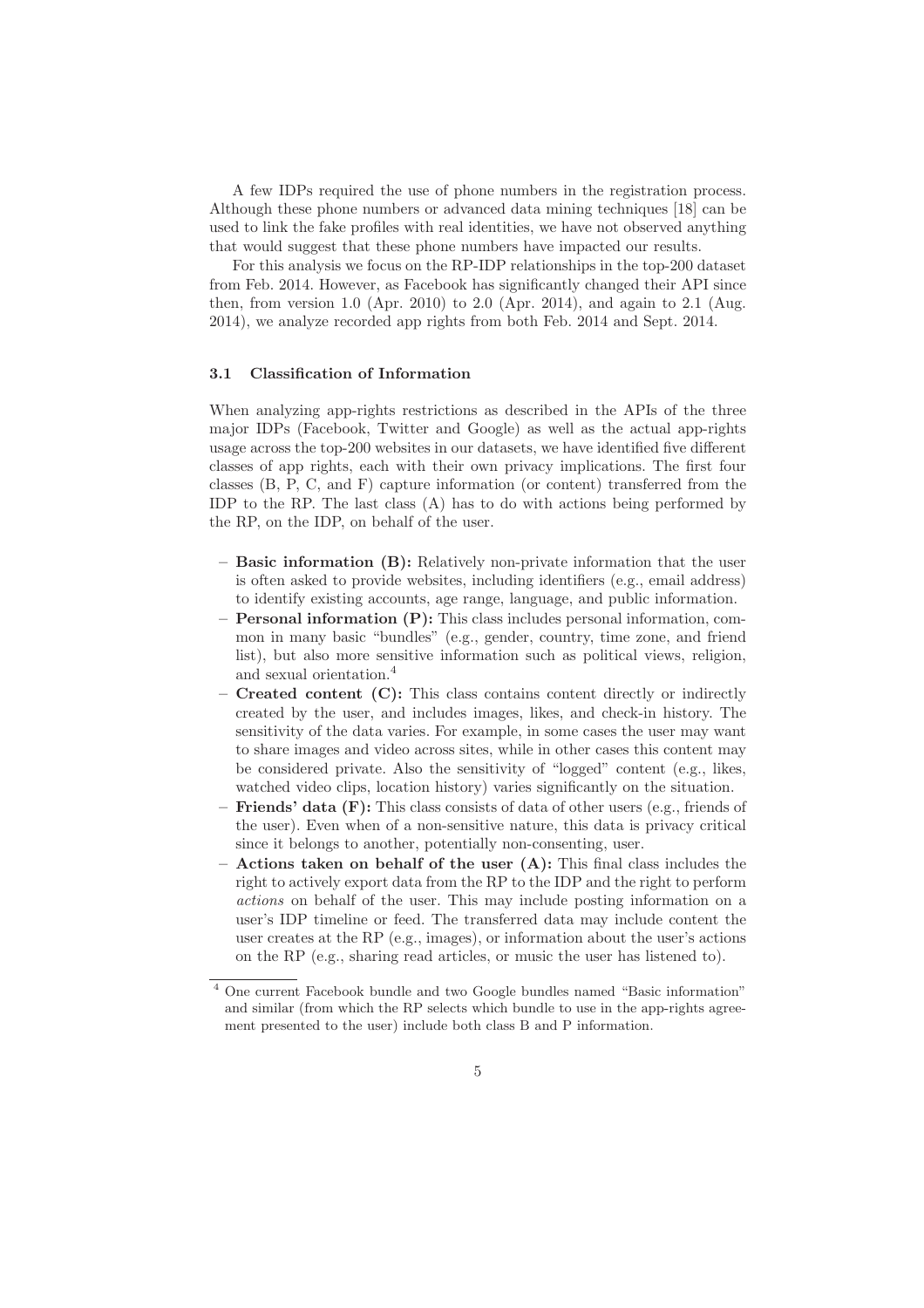While the current example considers a scenario with a single RP-IDP pair, Section 4 briefly considers the multi-IDP case, in which information may be shared/leaked across multiple sites. Here, the action (A) class is particularly interesting when used in combination with friends' data (F). In this case, the RP may enable the actions by one user at one IDP to be leaked (through the RP) to other users at another IDP.

It is perhaps for this reason that Facebook, in their recent (Sept. 2014) multistep app-rights agreements, does not share friend (F) data, and first request that the user approve data sharing permissions (B, P, and C), before the RP can ask the user to agree to optional action (A) permissions of different types. Regardless how these action permissions were classified in Feb. 2014, in the Feb. 2014 dataset, we include the most recent optional Facebook action (A) permissions from Sept. 2014. For the other big IDPs there have been no major changes in their APIs since Feb. 2014.

#### 3.2 Risk Types

Today, many IDPs bundle the information requested into larger "bundles", and  $RPs$  must select which bundle to present to the users.<sup>5</sup> This simplifies the agreements, but reduces the granularity of control over information sharing, often resulting in the user being asked to grant permissions to share more information than the RP requires to perform the desired service.

Figure 2 summarizes all the observed app-rights agreements in our Feb. 2014 dataset. We use a Venn diagram to show all relationships involving actions in the left square and all others in the right square. Any relationship that is not in any of the three classes P, C, and F is in class B.

Only a handful of cases (4) limit themselves to only the basic (B) information (without actions  $(A)$ ), and most RPs are requesting significantly more personal information from their users. These observations suggest that there is an expectation of trust in the RPs, beyond what the user would share publically. Generally, RPs that are performing actions (A) on behalf of their users are more likely to request access to content (C) from the IDP. In total, 40 of the 87 classified relationships include actions (A). Of these, 14 RPs also request access to content (C). Of the 47 app-rights agreements that does not request actions to be performed, only 12  $(9+3)$  also request access to content  $(C)$ .

Another important observation is that within each of the two boxes there is a clear ordering in risk types observed, suggesting that there is a natural ordering of the risk types observed in practice. In particular, class F is only used in combination with both C and P. This combination clearly has the highest privacy risks associated with it. Similarly, class C is only used in combination with P, clearly distinguishing its risks with those of sites that only request personal (P) or basic (B) information.

 $5$  For Twitter, the RP selected bundles (either "read", "read + write", or "read + write + direct messages") are translated into an explicit list of app rights presented to the users.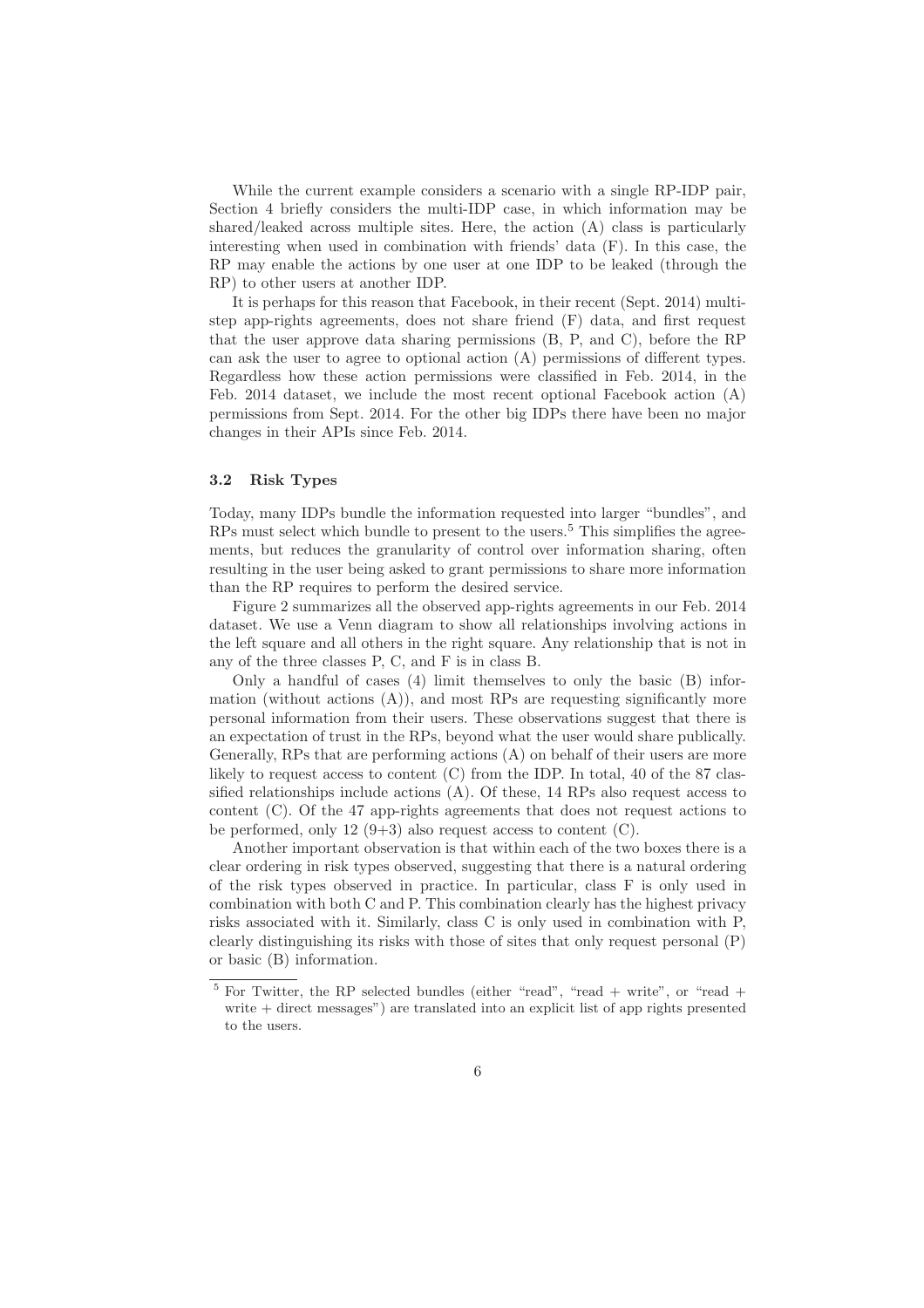

Fig. 2. RP-IDP relationships of different app-rights classes in the top-200 dataset.

Table 1. Risk types identified in dataset.

| <b>Risk</b>       | Class                                       | Risk            | Class                         |
|-------------------|---------------------------------------------|-----------------|-------------------------------|
| type              | combination                                 | type            | combination                   |
| $\mathcal{R}^-$   | $A \cap B$                                  | R-              | $\neg A \cap B$               |
| $\mathcal{R}_{A}$ | $A \cap P$                                  | R.              | $\neg A \cap P$               |
| $\mathcal{R}^+$   | $A \cap P \cap C$                           | $\mathcal{R}^+$ | $\neg A \cap P \cap C$        |
|                   | $A \cap P \cap C \cap F   \mathcal{R}^{++}$ |                 | $\neg A \cap P \cap C \cap F$ |

Motivated by these observations, we identify eight semi-ordered risk types (strict ordering within columns). Table 1 summarizes the observed risk types. We note that there is a strict privacy ordering in each column (from  $(-)$  to  $(++)$ ), and with regards to each row (as allowing actions implies some risk), but that further ordering is not possible without making assumptions.

## 3.3 RP-based Analysis

Using the above RP-IDP relationship type classification, we next compare the app rights for different classes of RPs. In particular, we compare the app rights of RPs with different (i) primary web services, or (ii) number of IDPs.

Table 2 shows the number of relationships of each type, for websites that provides different web services. Here, we use a basic service categorization inspired by categories defined by Gill et al. [7]. With this categorization, each of the top-200 websites was manually classified as one of nine classes.

Among the classes with at least 10 RPs, News sites and File sharing sites are the most frequent users of actions (risk types  $\mathcal{R}_A$  and  $\mathcal{R}_A^+$ ), with 55% and 50% of their relationships including actions, respectively. Also Video sharing  $(67%)$  and Tech  $(63%)$  sites have a large fraction of relationships that include action (A) permissions. The high action (A) permission usage is likely an effect of these sites often wanting to promote articles, files, or videos to friends of the user. While we express privacy concerns regarding  $\mathcal{R}^+_A$  relationships, these sites would in fact desire that the information that their articles/content are being read to propagate across many sites. This is also reflected in the relatively large number of IDPs per RP for these four website categories (3.3, 2.83, 2.33, and 3.0, respectively, compared to an overall average of 2.5).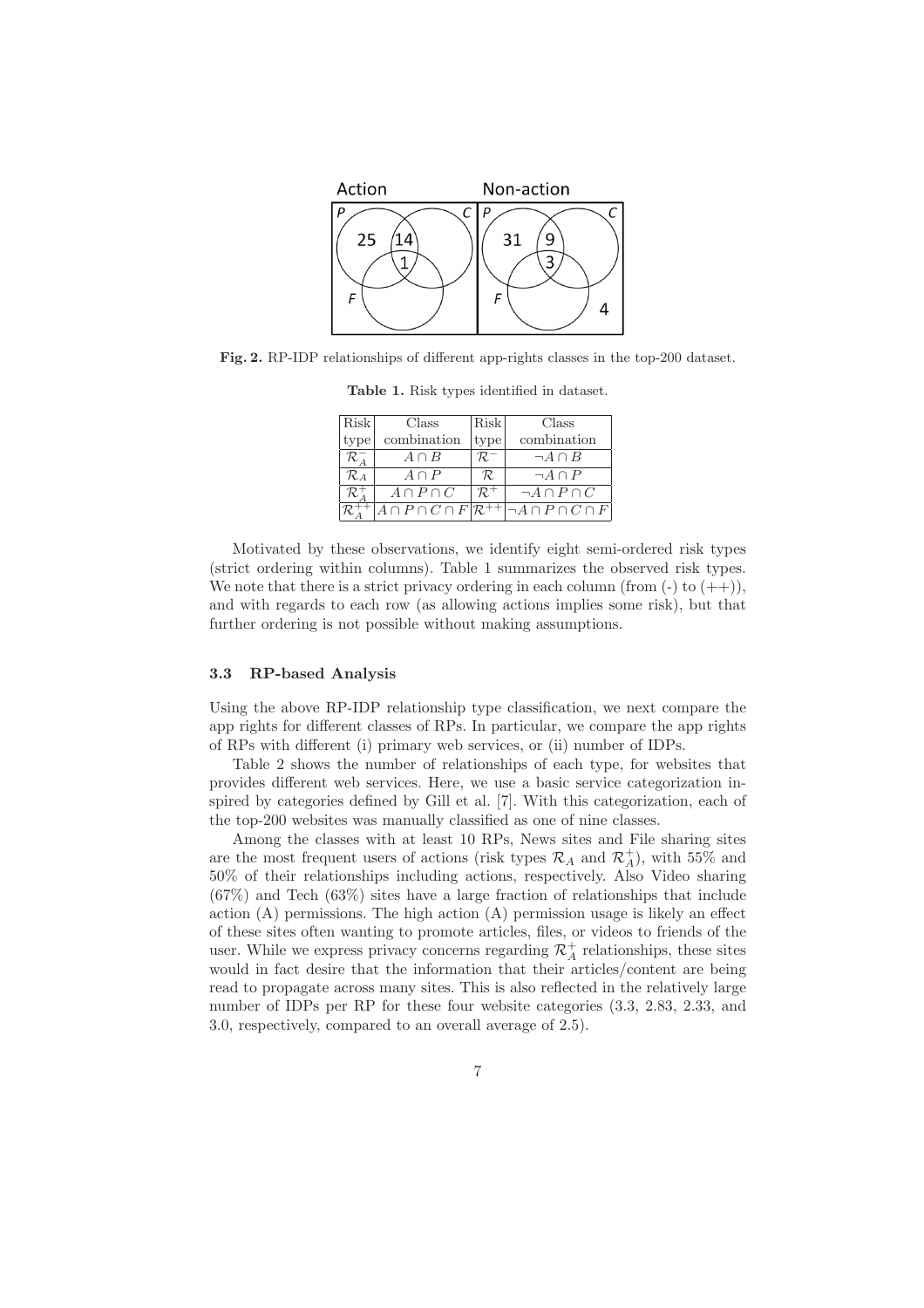|               | <b>Sites</b>  | Relationship type |                |                |                 |               |                |                   |                      |
|---------------|---------------|-------------------|----------------|----------------|-----------------|---------------|----------------|-------------------|----------------------|
| Categ.        | $\rm RPs/Tot$ | Tested/Tot        | $R^-$          | $\mathcal{R}$  | $\mathcal{R}^+$ | $R^{++}$      | $R_A$          | $\mathcal{R}^+_A$ | $\mathcal{R}_A^{++}$ |
| $Ads$ /CDN    | 0/9           |                   |                |                |                 |               |                |                   |                      |
| Commerce      | 8/26          | 7/16              | 0              | 5              | $\Omega$        | 0             | $\overline{2}$ | $\Omega$          | $\theta$             |
| File sharing  | 6/10          | 12/17             | $\overline{2}$ | 3              |                 | $\Omega$      | 3              | 3                 | $\Omega$             |
| Info          | 9/14          | 10/16             | $\Omega$       | 5              | $\Omega$        | 1             | 4              | $\theta$          | $\Omega$             |
| <b>News</b>   | 12/20         | 22/40             | $\Omega$       | 4              | 6               | $\Omega$      | 7              | 5                 | $\theta$             |
| Social/portal | 26/81         | 22/65             |                | 10             | $\overline{2}$  | $\mathcal{D}$ | 3              | 4                 | $\theta$             |
| Tech          | 7/23          | 8/21              |                | $\overline{2}$ | $\Omega$        | $\Omega$      | $\overline{2}$ | $\overline{2}$    |                      |
| Video         | 9/17          | 6/21              | $\Omega$       | $\overline{2}$ | $\Omega$        | $\Omega$      | 4              | $\Omega$          | $\theta$             |
| Total         | /200          | 87/196            | 4              | 31             | 9               | 3             | 25             | 14                |                      |

Table 2. Breakdown of risk types of the RP-IDP relationships for RPs belonging to different websites categories, as classified based on their primary service.

Table 3. Breakdown of risk types of the RP-IDP relationships for RPs with different numbers of IDPs.

|                |    | Relationship type                         |  |               |                 |                    |                   |                   |         |  |
|----------------|----|-------------------------------------------|--|---------------|-----------------|--------------------|-------------------|-------------------|---------|--|
|                |    | IDPs   RPs   Tested/Tot   $\mathcal{R}^-$ |  | $\mathcal{R}$ | $\mathcal{R}^+$ | $\mathcal{R}^{++}$ | $\mathcal{R}_{A}$ | $\mathcal{R}^+_A$ | $R_A^-$ |  |
|                | 36 | 24/36                                     |  |               | 3               | 2                  |                   |                   |         |  |
| $\overline{2}$ | 15 | 19/30                                     |  |               |                 |                    |                   | $\overline{2}$    |         |  |
| 3              | 11 | 21/33                                     |  | 6             | 3               |                    | 6                 | 5                 |         |  |
|                | 15 | 23/97                                     |  |               | 3               |                    | 5                 | 6                 |         |  |
| Total          |    | 87/196                                    |  | 31            | 9               | 3                  | 25                | 14                |         |  |

We next compare RPs with different numbers of IDPs (Table 3). Interestingly, relationships including actions  $(\mathcal{R}_A$  and  $\mathcal{R}_A^+$ ) are primarily associated with RPs that have many IDPs. For example, while RPs with a single IDP use actions in 33% (8 of 24) of their relationships (all using Facebook), RPs with multiple IDPs  $(2, 3, \text{ or } 4+)$  use actions in  $48-53\%$  of their relationships. As with our discussion about News sites and File sharing sites, the many IDPs of these RPs increases the risk for cross-site information leakage.

The most restrictive type  $(\mathcal{R}^-)$  includes only OpenID relations. For content sharing without actions  $(\mathcal{R}^+)$ , OAuth is the primary protocol, even if it is possible to transfer personal data and (links to) content over OpenID. Naturally, all relationships including actions use (and must use) OAuth.

## 3.4 Head-to-Head IDP Comparison

We have found that the top-three English speaking IDPs (Facebook, Twitter, and Google) are used differently by their RPs and that the usage is relatively independent of which other IDPs the RPs are using.

Table 4 breaks down the app rights for RPs using each of these three IDPs. Google is the only IDP with type  $\mathcal{R}^-$  relationships. Most of these relationships are due to use of Google's OpenID-based API, which in comparison to Google's OAuth API typically share less information and does not allow actions.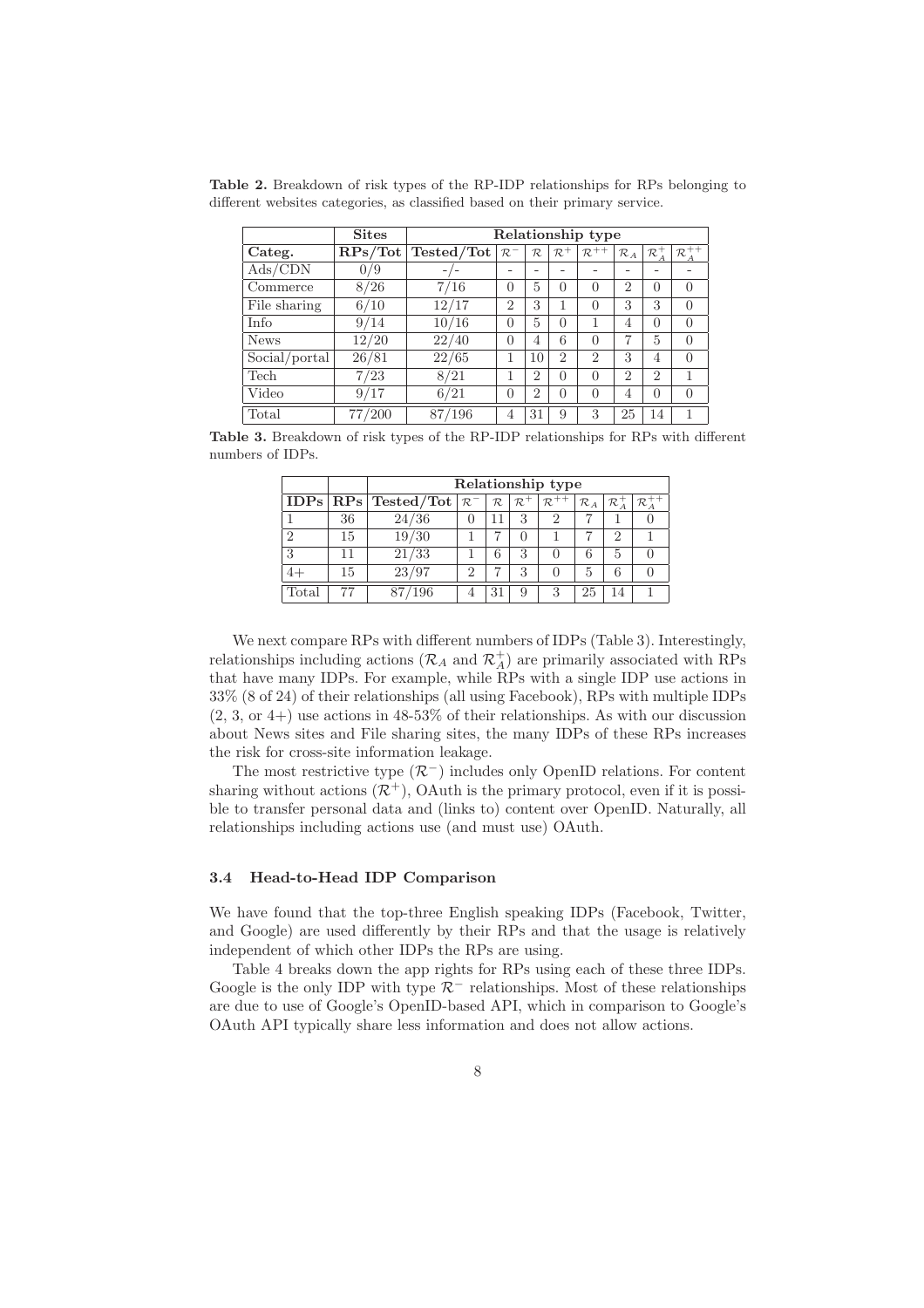

Fig. 3. Dependencies between app rights for the top-three English speaking IDPs. Here, the top-right legend shows the labeling of RP-IDP relationship types for each IDP, and link weights specify the number of RPs with such a relationship pair.

Table 4. Breakdown of risk types of the RP-IDP relationships associated with the top-three English speaking IDPs.

|            | Relationship type                             |  |                 |        |          |                 |                       |                       |     |
|------------|-----------------------------------------------|--|-----------------|--------|----------|-----------------|-----------------------|-----------------------|-----|
| <b>IDP</b> | $\operatorname{\bf Tot} \vert {\mathcal R}^-$ |  | $\mathcal{R}^-$ | $+R^+$ | $R^{++}$ | $\mathcal{R}_A$ | $\mathcal{R}^{\cdot}$ | $\mathcal{R}^{\cdot}$ | Unk |
| Facebook   | 55                                            |  | 24              | 5      | २        | 13              | っ                     |                       |     |
| Twitter    | 15                                            |  |                 |        |          |                 |                       |                       |     |
| Google     | 29                                            |  |                 |        |          |                 |                       |                       |     |

Overall, Google's mix of OpenID-based and OAuth-based relationships share less information (large fraction of  $\mathcal{R}^-$ ,  $\mathcal{R}$ , and  $\mathcal{R}_A$ ) than Twitter and Facebook (who also have many  $\mathcal{R}^+$ ,  $\mathcal{R}^{++}$ , and  $\mathcal{R}^+_A$  relationships). Furthermore, compared to Twitter and Facebook, Google allows more fine-grained personalization of app-rights agreements. The user is sometimes able to select which contacts (if any) to share information with (e.g., using Google's concept of "circles"). The most privacy preserving choice is, however, typically not selected by default.

Facebook is dominated by  $\mathcal{R}$  and  $\mathcal{R}_A$  relationships, and typically allows rich datasets to be imported to the RP. For Twitter, public messages and contacts are normally the only shared data (counted as content  $(C)$ ); however, it should be noted that there are Twitter relations in which even private messages are shared with the RP. Twitter has the largest fraction of relationships with actions  $(R_A)$ and  $\mathcal{R}_A^+$ ). Twitter is particularly attractive for RPs wanting to perform actions on behalf of their users, as it provides an API that allows a wide of range of such actions to be performed and has a relatively active user population.

While we have not found any major statistical biases when comparing the fraction of relationship types observed when two IDPs (an IDP pairing) are used by the same RP vs. when they do not appear in such a pairing, we have found that there are some relatively common combinations. Figure 3 shows app-rights selections for IDP pairs consisting of Facebook/Google (19 pairs), Facebook/Twitter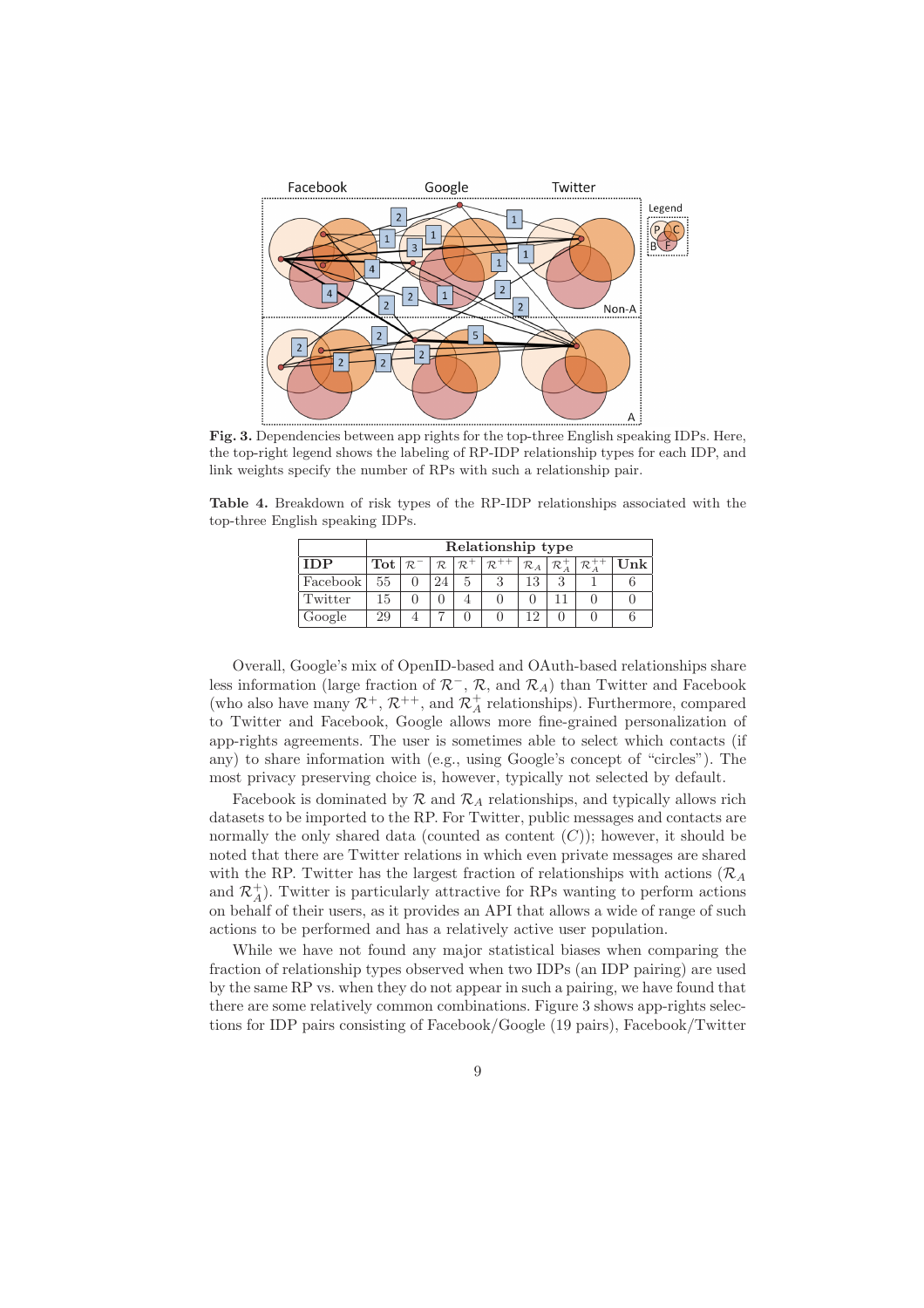(11 pairs), and Google/Twitter (12 pairs). For example, we note that RPs importing personal data (P) from Facebook, often do the same with Google (with or without actions). We also observe several cases where Google and Twitter are used together and both IDPs use actions (A) and importing personal (P) data (being classified as  $\mathcal{R}_A$ ). In general, there is a bias for selecting to use actions (A) with one IDP, given that actions are used with the other IDP. For example, in 24 of 40 cases (60%) in which an RP-IDP relationship of a pairing uses action (A) the other relationship uses actions (A) too. In contrast, only in 16 of 44 cases  $(37\%)$  in which the first RP-IDP relationship does not use actions  $(A)$ , the other does. Using one-sided binomial hypothesis testing, these differences are significant with 98% confidence ( $p = 0.015$ ,  $z = 2.167$ ).

## 4 Multi-account Information

It is becoming increasingly common that users have accounts with multiple of the RP's IDPs. For example, in our original Soundcloud example (Figure 1), a user may have accounts with both Google and Facebook. In addition, a local RP account may be created either before connecting the account to one of the IDPs, or when first creating the account using one of the IDPs. The use of all these accounts and their relative dependencies can complicate the situation for the end user, potentially increasing privacy risks.

In this section we present the highlights from a set of targeted scenariodriven case studies that we have performed to analyze the interaction between the different accounts, as observed in the wild. (Due to space limitations detailed results and tables are omitted.) For this analysis, we performed tests for each pairing of the three most popular English-speaking IDPs: Facebook, Twitter, and Google. For each possible IDP pairing, we allowed both IDPs in the pair to be used first in a sequence of tests. The tests were also performed both with and without first creating local accounts at the RPs. For each test sequence, we recorded all information  $I_{u(\alpha \to \gamma)}$  (of class B, P, C or F) that a user u agrees that the RP  $\gamma$  can import from IDP  $\alpha$ , all information  $I_{u(\gamma\to\alpha)}$  that user u agrees that the RP can post on the IDP (through actions (A)), all information  $I_{u(u\to\gamma)}$ that the user manually inserts into its local profile, and the information  $I_{u(p)}$ which ends up in the user profile.

#### 4.1 Information Collision

When looking closer at the overlap between the information shared by the IDPs (i.e.,  $I_{u(\alpha \to \gamma)}$  and  $I_{u(\beta \to \gamma)}$ ) with the RP, we observe that contact lists (26 of 42) are the most common overlap. As Twitter does not explicitly list email address, profiles picture, and names in their agreements or bundles, the overlaps for these categories are limited to Facebook+Google scenarios: 14 out of 42 cases for email addresses, 10 of 42 for profile pictures, and 10 of 42 for names. Having said this, we did observe cases where the profile picture and name were imported from Twitter without asking (or being listed in the app-rights agreement), suggesting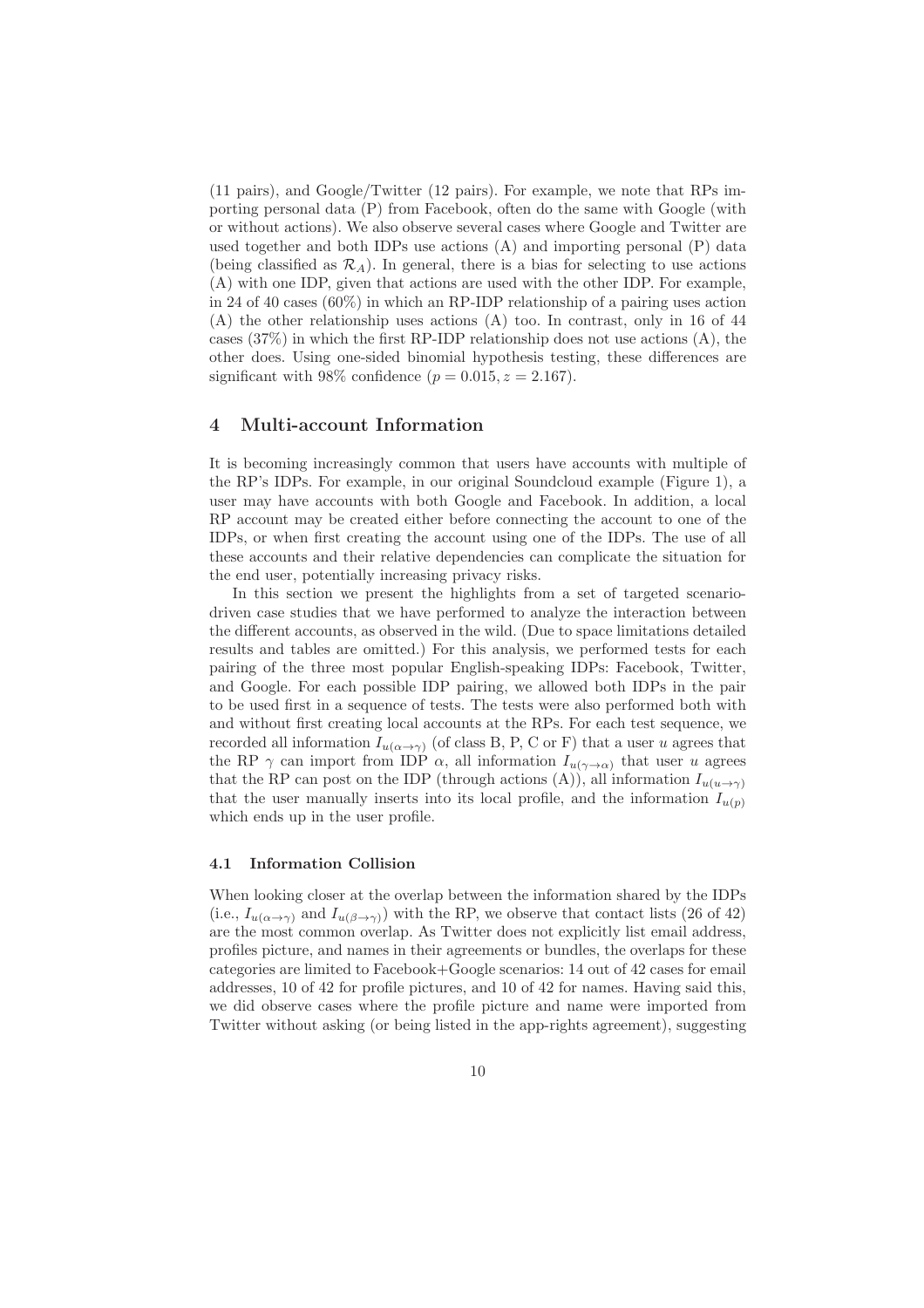that these numbers only provide a lower bound of the potential information collisions.

As the shared information can be both conflicting and complementary, significant identity management complications can arise because of overlapping information. Yet, we have found little to suggest that the RPs provide users with identity/information management for these instances. In fact, even among the typically very small subset of information transferred to the user profile (Section 4.3) there often is an overlap. For example, regardless if there exists an initial local account or not, in 9 of 42 cases, at least some potentially conflicting information is imported to the user's RP profile from both IDPs.

## 4.2 Account Merging and Collisions

We next evaluate how well the RPs allow multiple accounts to be associated with a single user, and if the RPs allow multiple accounts to be merged. For merging to take place, the RP must allow the user to connect an IDP to an existing local account, or to connect a second IDP to an account that already have an IDP associated to it, such that both IDPs can be used to login to the RP.

Interestingly, we have found that both account merging and the information transferred between accounts often are highly dependent on the order in which accounts are added. Furthermore, in many cases the user is not able to merge accounts, or control if merging should take place. For example, out of the 42 (6x7) first-login cases when using a local account, only 10 cases resulted in optional merging and 11 in automatic merging. In 6 of the remaining cases, temporary accounts were created that did not have full functionality, in 7 cases the login failed altogether (typically due to collisions of email accounts between the original local account and that used at the IDP), and in the remaining cases a new account is created.

Similarly, out of the 2x42 (2x6x7) second-login cases with a second IDP, starting both with and without a local account, we observe few merging opportunities: 9 optional cases and 2 automatic cases, when there is no local account (12 and 10 cases when there is a local account). In total, a second IDP can be added (and merged) in  $33(11+22)$  of  $84$  cases.

Our results suggest that many RPs are not designing for multi-IDP scenarios, but that Facebook is doing the best job allowing for such relationships. The lack of multi-IDP support can have serious negative consequences as many of these IDPs are popular services with many users; increasing the chance that users have accounts with multiple IDPs. In the following, we take a closer look at information flow in the cases when two IDPs could be added.

#### 4.3 Cross-IDP Information Leakage

Not only can information  $I_{u(\alpha \to \gamma)}$  be shared from an IDP  $\alpha$  to an RP  $\gamma$ , but in some cases the app-rights agreements with another IDP  $\beta$  may (intentionally or unintentionally) allow information to be moved from one IDP to another IDP (through the RP). This occurs when this agreement allows the RP  $\gamma$  to post some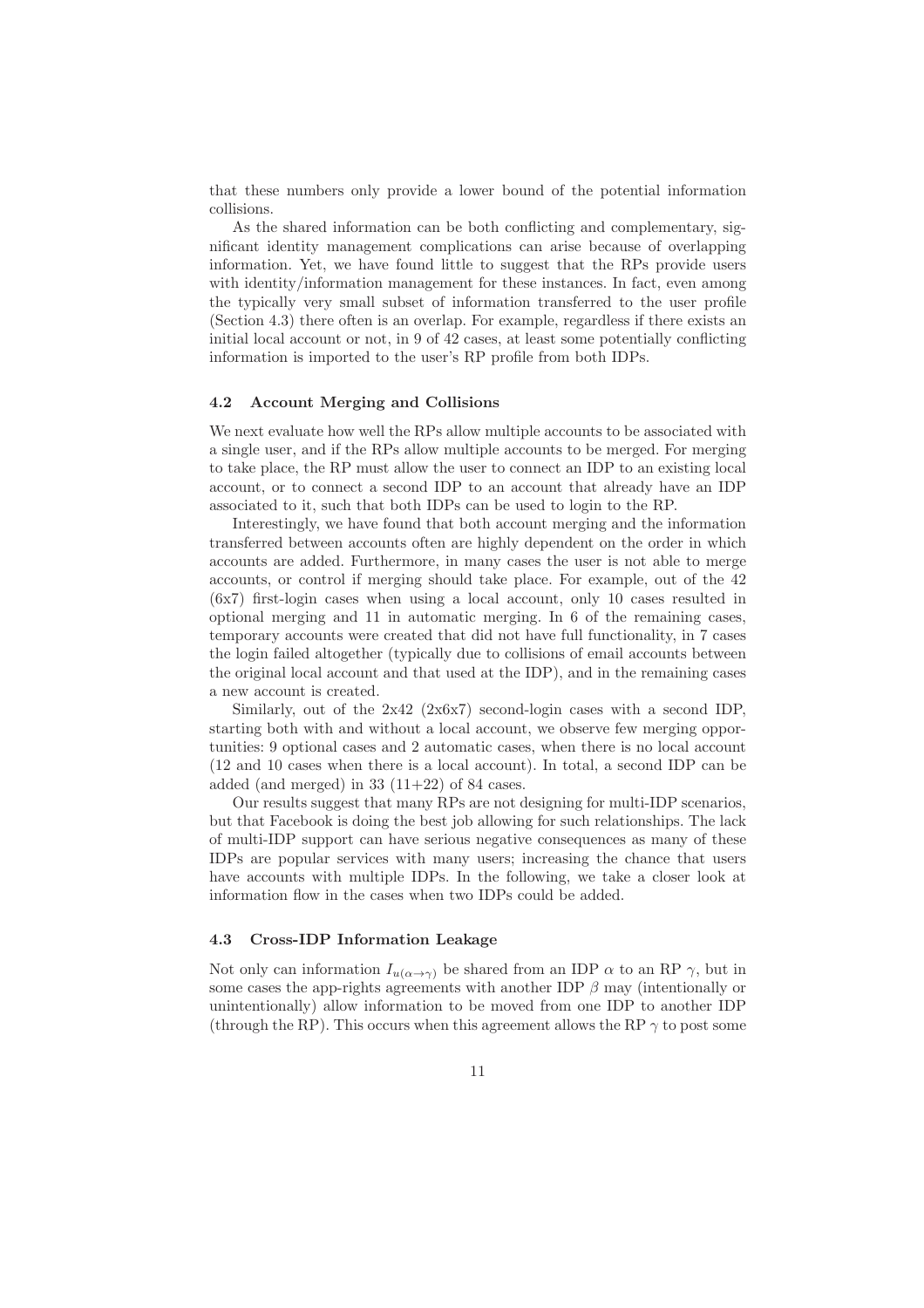subset of this information to IDP  $\beta$ . Looking at the overlap  $I_{u(\alpha \to \gamma)} \cap I_{u(\gamma \to \beta)}$  we observed multiple cases where such cross-IDP sharing is possible. For example, six RPs allow personal (P) and/or content (C) from Facebook to be posted on Twitter, and five RPs allow basic (B) information from Facebook or Google to be transferred. We have also observed two RPs that have general posting rights on Facebook that allow transfer from Google, and two RPs that allow Facebook to transfer data from Twitter (although in this case Twitter would only transfer profile picture and name to the RPs). While these results show that all IDPs can be potential information sources and publishers of leaked information, in general, we see that Facebook allows the richest cross-IDP leakage and Twitter is the most likely publisher of cross-IDP leaked information.

## 5 Related Work

The third-party authentication landscape has gone from a situation with many OpenID enabled accounts but very few RPs supporting login with an IDP [13] to a landscape dominated by OAuth and Web 2.0 services that share data between sites. Limited work has been done on characterizing this emerging landscape.

In this paper, we leverage our RP-IDP relationship identifications and manual collection methodology [15], previously used to characterize and compare the relative biases (geographic and service-based) that RPs have in their IDP selection relative to the biases in the third-party content delivery landscape. In contrast, this paper looks closer at the information sharing and privacy risks associated with the observed RP-IDP relationships.

Sun et al. [14] have shown that there are misconceptions about how SSO works and the information transfers using OAuth, which leads to many users avoiding SSO. However, it can perhaps be argued that the users' fear is partially justified, as it has been shown that users become increasingly susceptible to phishing attacks as they get used to being redirected between sites and providing their credentials [5].

Others have proposed recommendation systems to help users make informed choices about what data to allow on different IDPs [11] and frameworks that provide users added control over how third-party applications (TPAs) can access data from an online social network (OSN) [4, 6]. Many of the insights in these works are directly applicable to ours, as TPAs play a similar role as our RPs and the OSN acts as IDP. Extending these frameworks to the general RP-IDP landscape, characterized here, provides interesting future work.

Many researchers have used the data available on the popular IDPs, sometimes generated with the help of RPs, to illustrate how data mining and other statistical methods can be used to determine potentially private information from public data (such as likes, twitter feeds, etc.) [3, 18, 10], or correlating user data from several websites to identify a user based on behavior [8]. This type of cross correlations is, of course, even easier if RPs and IDPs are linked. We see these examples as motivation for looking more closely into the increased cross-site sharing and potential information leakage associated with the RP-IDP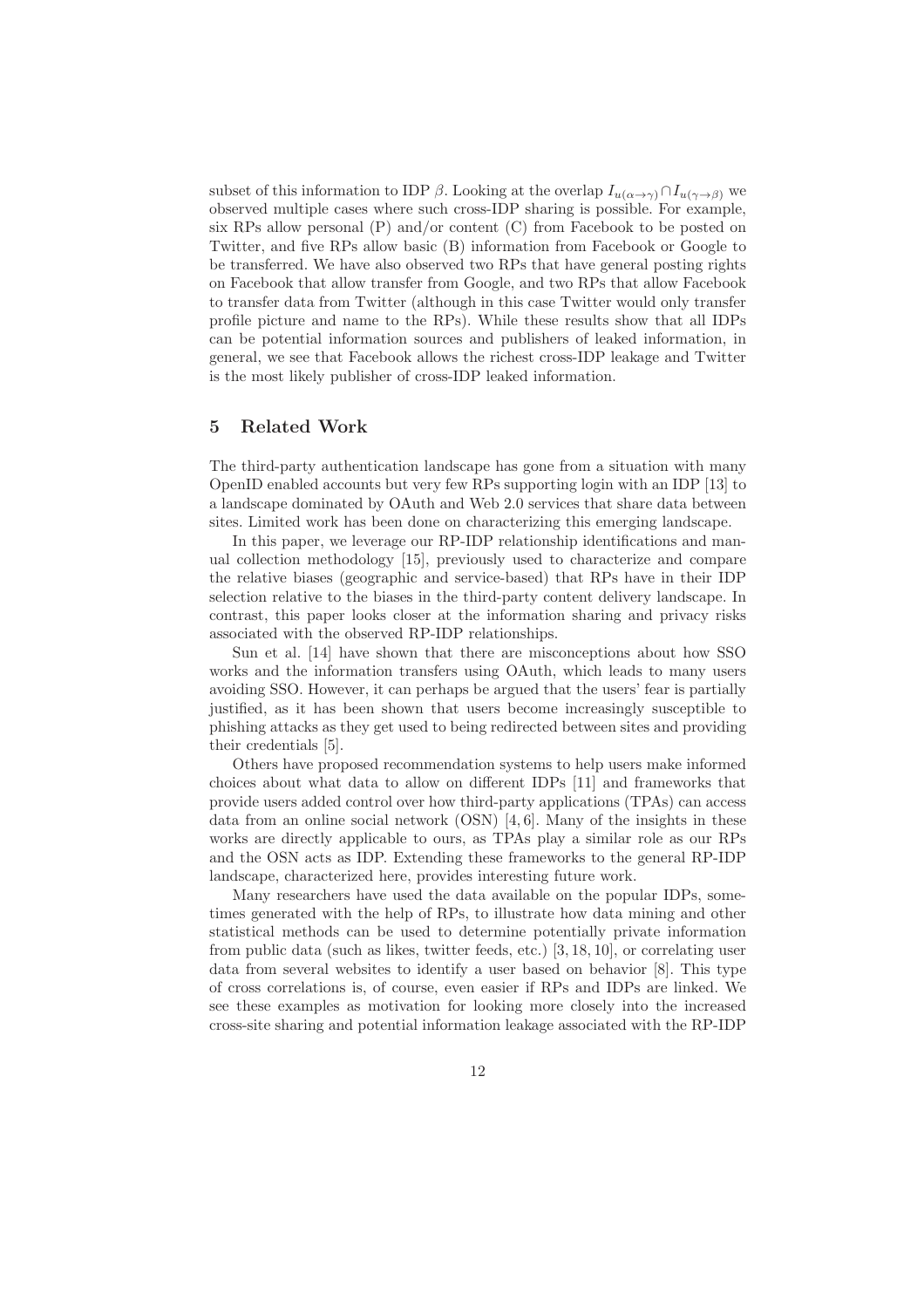relationships. Cross-site leakage and the associated privacy risks have also been studied in the context of ad services and trackers [9].

Birrell and Schneider [2] present a privacy-driven taxonomy of the design choices in the third-party identity management landscape. Protocol related security problems that enable identity theft and blackmailing [17], and economic factors [5] have also been discussed in the literature.

## 6 Discussion and Conclusions

This paper characterizes the cross-site information sharing and privacy risks in the third-party identity management landscape. We show that OAuth is the dominant protocol, and OpenID is decreasing in usage. Not only is OAuth used by the most popular IDPs (e.g., Facebook, QQ, and Twitter) but it also enables sharing of much richer information with RPs.

We also observe high concentration in usage of a few popular IDPs, and that some IDPs are more frequently used in combination with others. The skew towards a few popular IDPs, which often allow RPs to act on behalf of the users, has privacy implications for the end users, regardless of whether the users choose to create an account with the RP or not. For example, a user with a compromised IDP account could easily be impersonated across all the RPs using a particular IDP, even if the user did not originally have an account with these RPs.

We then carefully classify and analyze the app-rights agreements of the most popular websites. Our classification of RP-IDP relationships is based on both the information that the RPs are allowed to import (e.g., basic, personal, generated content, or friend data) from the IDP, and if the RP is allowed to perform actions (e.g., create, update, or delete information) on behalf of the user on the IDP. Although we observe significant differences in the information leakage risks seen both across classes of RPs and across popular IDPs, we find multiple high-risk sites (e.g., RPs that both import private information and that are authorized to perform actions) among the top-200 websites for all website classes except Ads/CDN services. Such sites can easily become a source of information leakage.

Our multi-account case studies show that users are often asked to allow the RP to import more information from the IDP than is needed for the local user profile, and to enter redundant information. Furthermore, we find significant incompatibilities and inconsistencies in scenarios involving multiple IDPs. Often it is not possible to merge accounts with different IDPs, and the user can be stuck with a wide range of undesirable account situations. Clearly, many RPs are not designed to simply and securely use multiple IDPs.

We believe that more focus must be placed on multi-IDP scenarios when defining future policies for OpenID Connect (based on OAuth2), for example. Ideally, the user should remain in control of exactly what is being shared between the involved parties, and which information should be used and shared with each IDP. Similar to how Google+ (and to some extent Facebook) allows users to define circles, we believe that carefully designed protocols with added user control can be defined in this context. Already today, these IDPs allow some